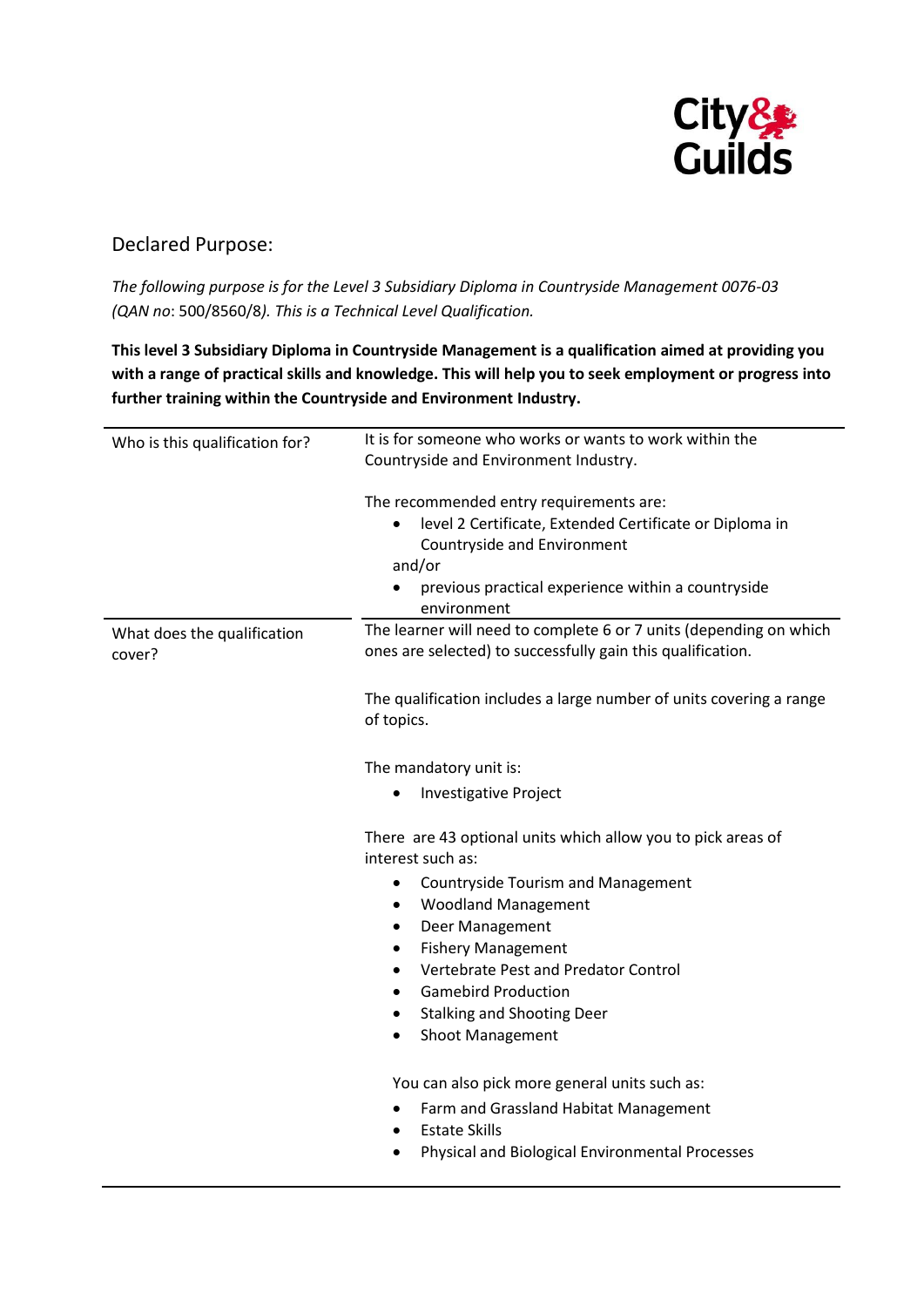|                                                                                                                        | For all units you will study both the practical and the knowledge on<br>why you need to do and know certain things. You will get the<br>chance to study different areas that really interest you especially<br>through the Investigative Project.                                                                                                                                                                                                                                |
|------------------------------------------------------------------------------------------------------------------------|----------------------------------------------------------------------------------------------------------------------------------------------------------------------------------------------------------------------------------------------------------------------------------------------------------------------------------------------------------------------------------------------------------------------------------------------------------------------------------|
|                                                                                                                        | The Subsidiary Diploma is part of a larger suite of Countryside<br>Management qualifications, and is broadly equivalent to one A<br>Level. The qualification is typically delivered over one year at<br>College. It allows progression into a number of employment<br>opportunities and can be taken alongside other relevant<br>qualifications such as Level 2 GCSEs in English and/or Maths, or<br>Level 3 qualifications, such as A Levels in Biology of related<br>subjects. |
|                                                                                                                        | The qualification has been developed in conjunction with industry,<br>and with the support of Lantra, the Sector Skills Council for the<br>Land-based Sector to ensure that it equips learners with the right<br>skills and knowledge to be able to gain employment either directly<br>or following further studies. You may wish to take extra units and<br>progress onto a Diploma or Extended Diploma in Countryside<br>Management.                                           |
| What opportunities are there for<br>employment or progression after<br>I have finished studying this<br>qualification? | The qualification allows you to progress into employment.<br>You might progress into the following roles:                                                                                                                                                                                                                                                                                                                                                                        |
|                                                                                                                        | <b>Estate Manager</b><br>$\bullet$<br>Assistant Game keeper<br>$\bullet$<br>Assistant Fisheries Manager<br>٠<br>Park Ranger<br>٠<br><b>Technical Advisor/Consultant</b><br><b>Habitat Manager</b><br><b>Water Bailiff</b><br><b>Environment Officer</b>                                                                                                                                                                                                                          |
|                                                                                                                        | You may wish to progress onto an Advanced Apprenticeship in<br>Environmental Conservation or Game and Wildlife Management,<br>which allows you to combine working for a wildlife trust or estate,<br>or a similar job, and typically attending one day a week at College<br>or with a Training Provider.                                                                                                                                                                         |
|                                                                                                                        | You might want to go on to higher education. The following Higher<br>Education Institutes recognise that this qualification fulfils the<br>requirements for entry onto a range of Higher Education<br>programmes (in its own right or alongside other Level 3<br>qualifications):                                                                                                                                                                                                |
|                                                                                                                        | Harper Adams University<br>Aberystwyth University<br>Kingston Maurward                                                                                                                                                                                                                                                                                                                                                                                                           |